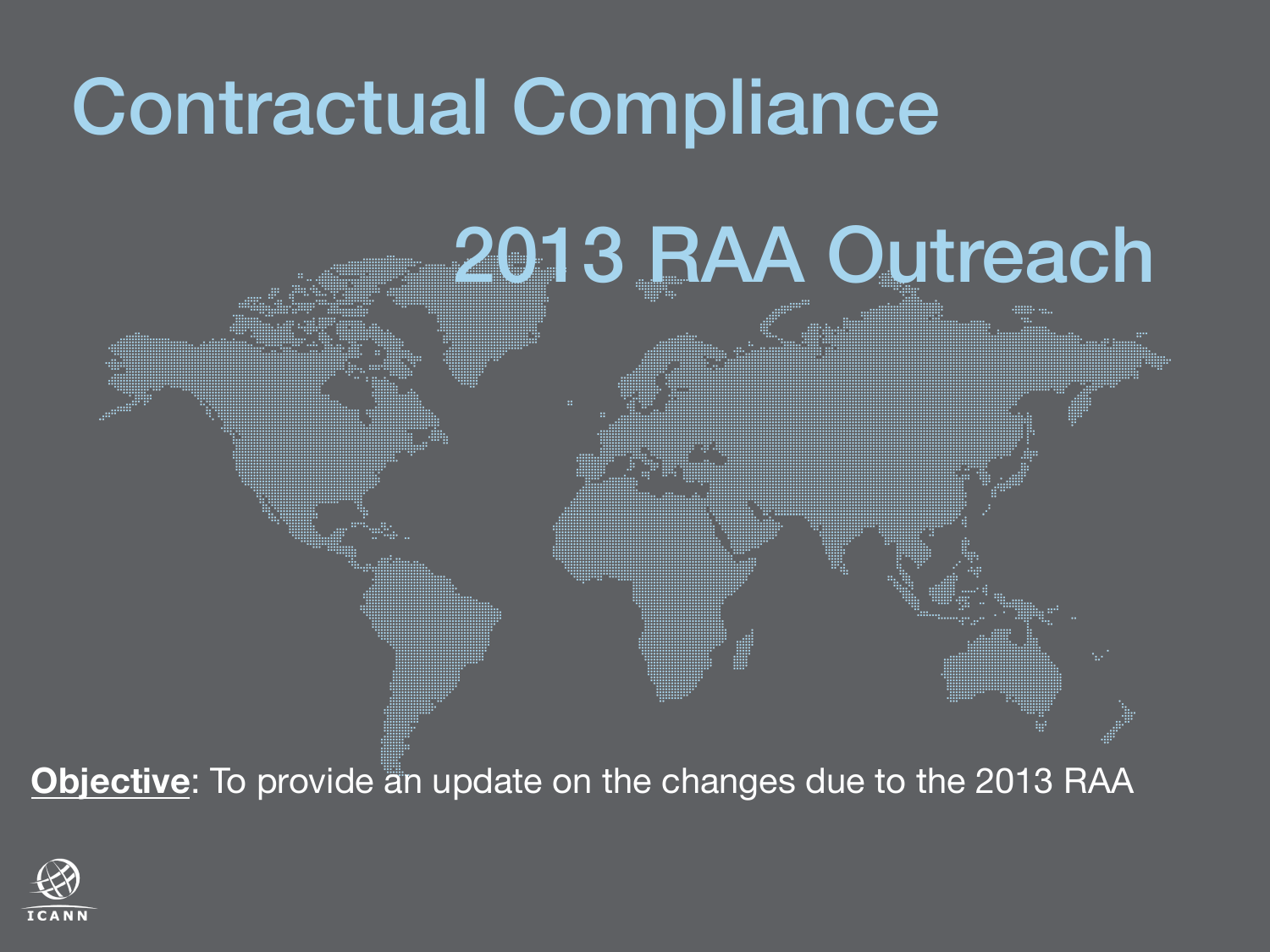## Agenda:

#### • **Changes to 4 Current Complaint Types**

- Whois Inaccuracy
- Registrar Contact Information
- Link to Registrant Rights and **Responsibilities**
- Data Retention
- **11 New Complaint Types**
- Enhanced Enforcement Tools
- Question & Answer

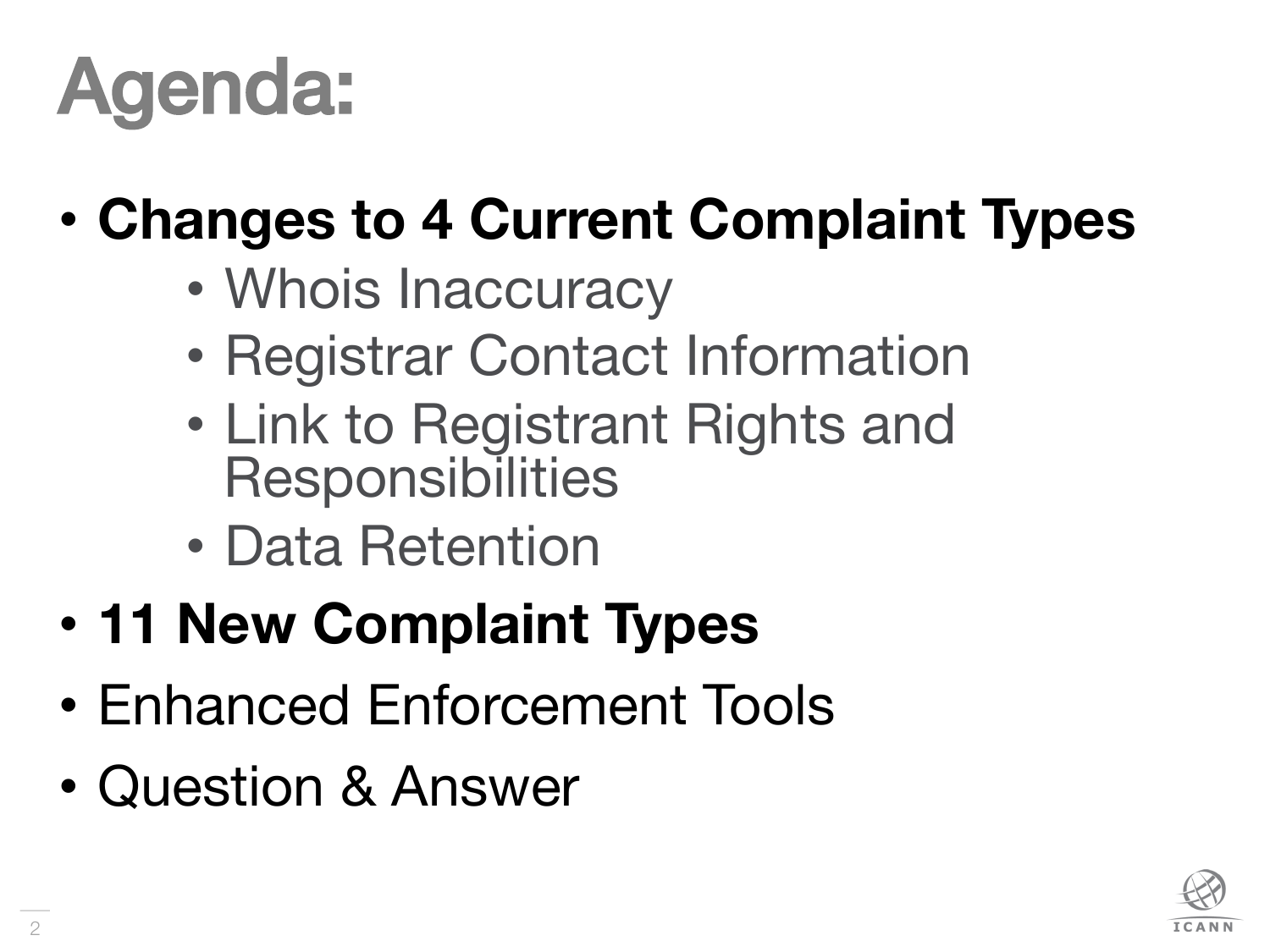# **Changes to Whois Inaccuracy**

- Effective 1 January 2014
- Per Whois Accuracy Program Specification and Registration Data Directory Service (Whois) Specification
- Additional data ICANN may request:
	- Proof of validation at time of registration
	- Proof of verification of email address or telephone number
- Additional areas ICANN may validate:
	- Proof of manual verification or domain termination, suspension or registrar hold
	- Whois format requirements

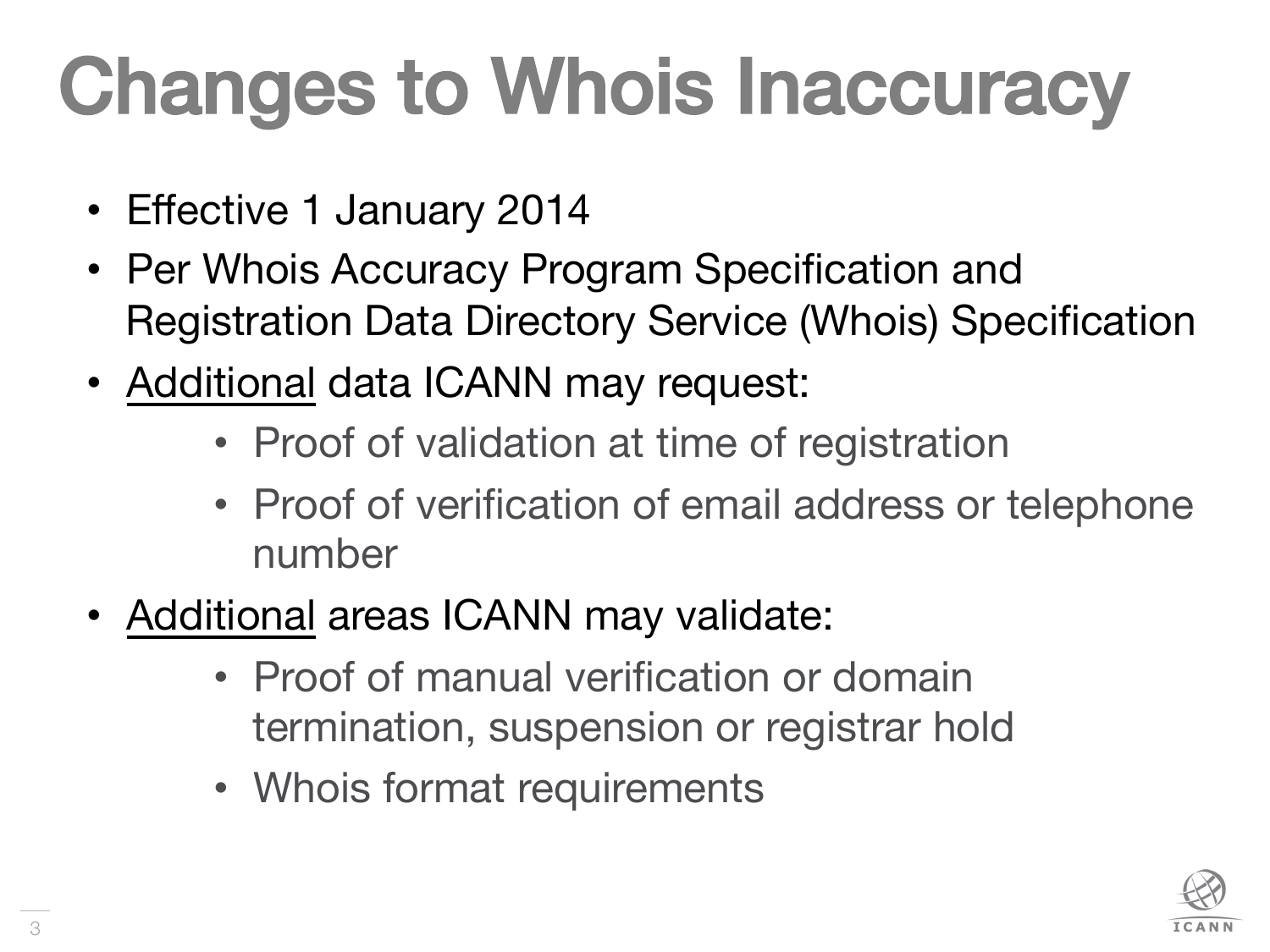#### Changes to Registrar Contact **Information**

- Effective Upon contract execution
- Per Registrar Information Specification
- ICANN may check the website link for:
	- Correspondence Address for Registrar
	- If Principal Place of Business is Different
		- Address, Telephone, Fax, Email
	- Full Name, Contact Information, and Position of All **Officers**
	- Ultimate Parent Entity of Registrar
- ICANN may request:

4

- Proof of publication within 20 days of change
- Website URLs
- Screenshots

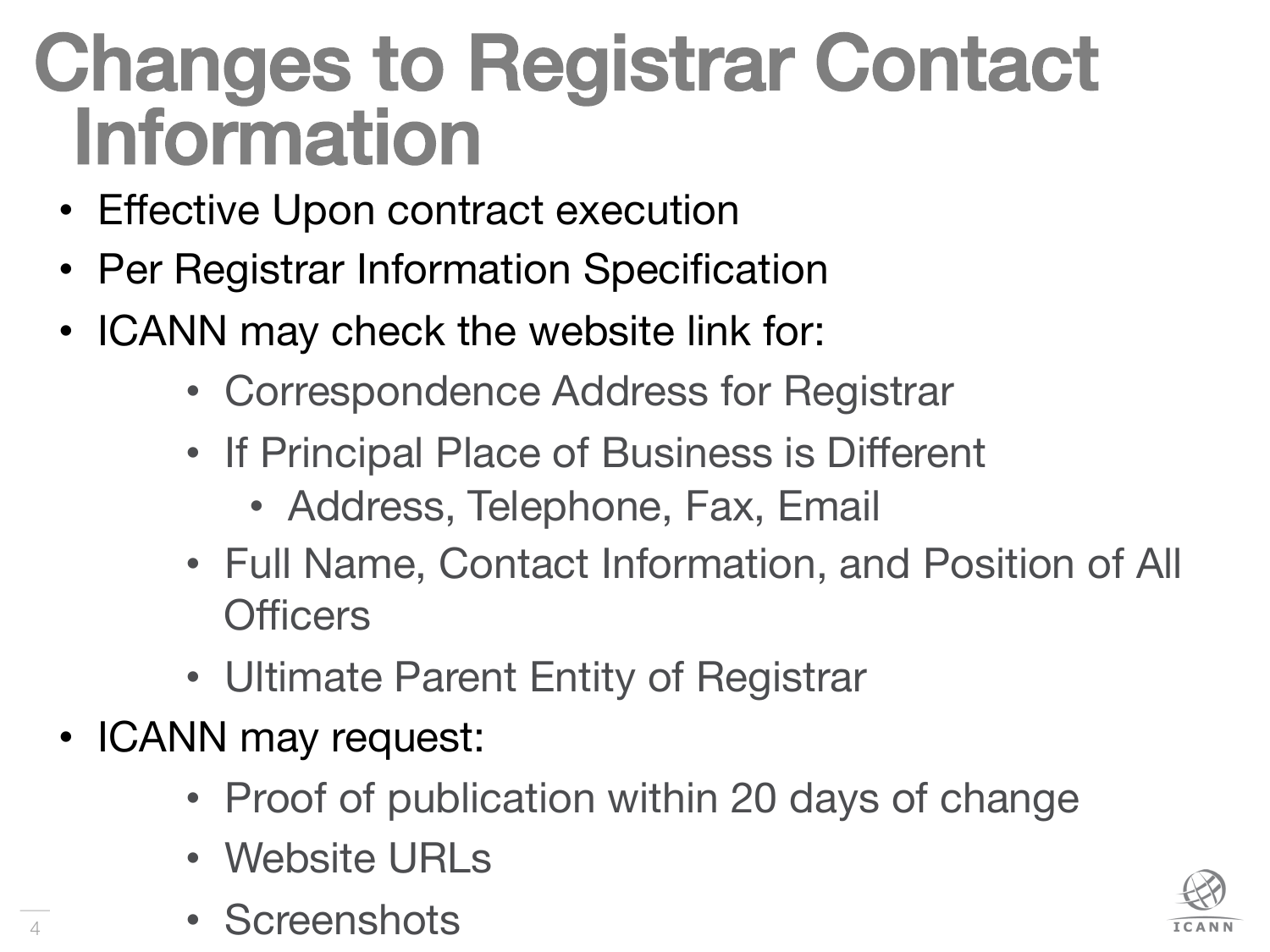#### Changes to Registrant Rights and Responsibilities

- Effective 1 January 2014
- Per Registrants' Benefits and Responsibilities
- New name: Registrant Educational Materials
- ICANN may request:
	- Screenshots
	- Website URLs

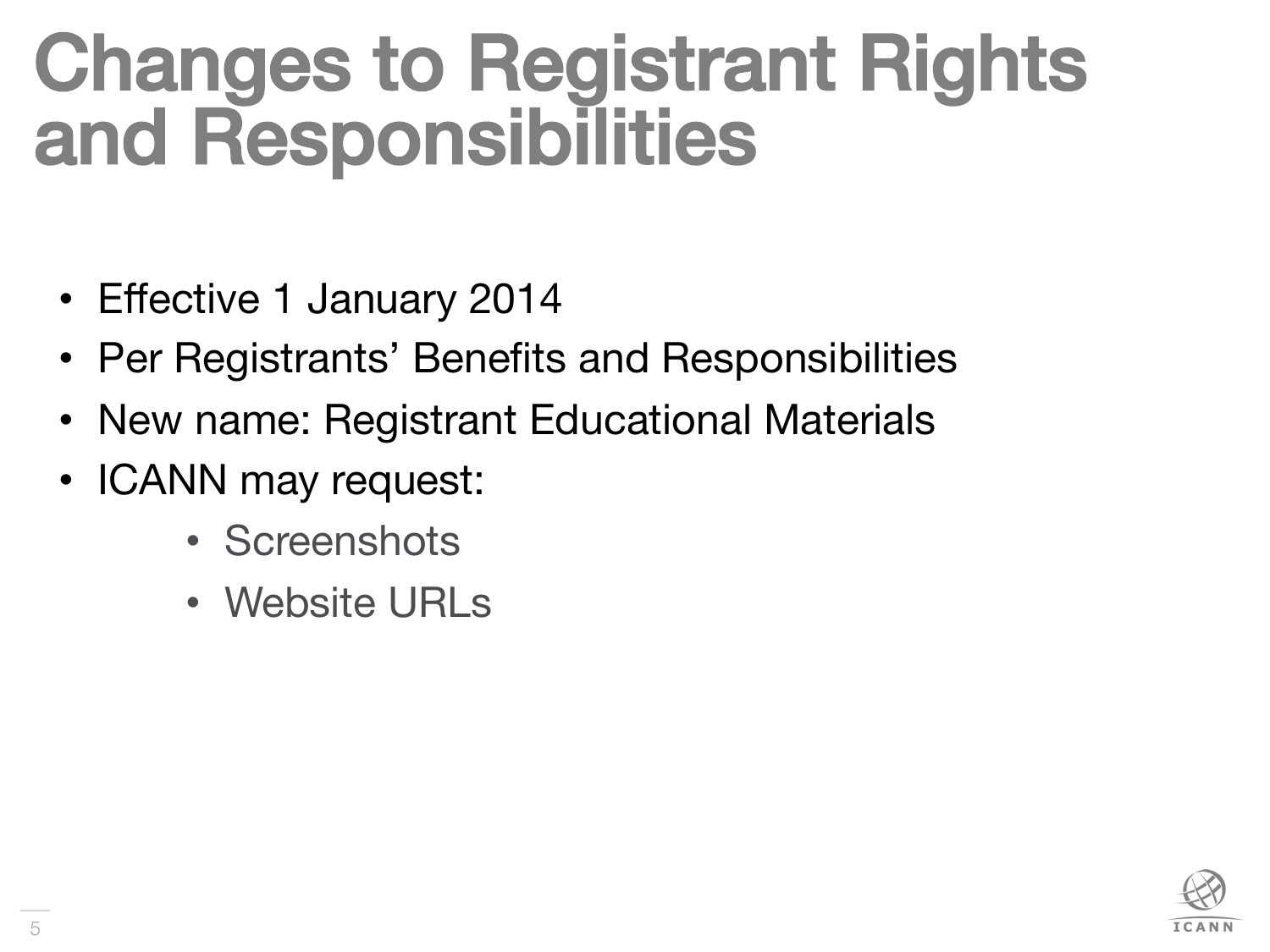## Changes to Data Retention!

- Effective 1 January 2014
- Per Data Retention Specification
- Maintain registration data for duration of registration then 2 additional years thereafter
	- Previously 3 years
- New data that must be maintained (see Data Retention Specification)
- Sensitive data must be maintained for 6 months (per Section 1.2)
- Registrars may submit to ICANN a Waiver Request from compliance with the specific requirements of the Data Retention Specification.

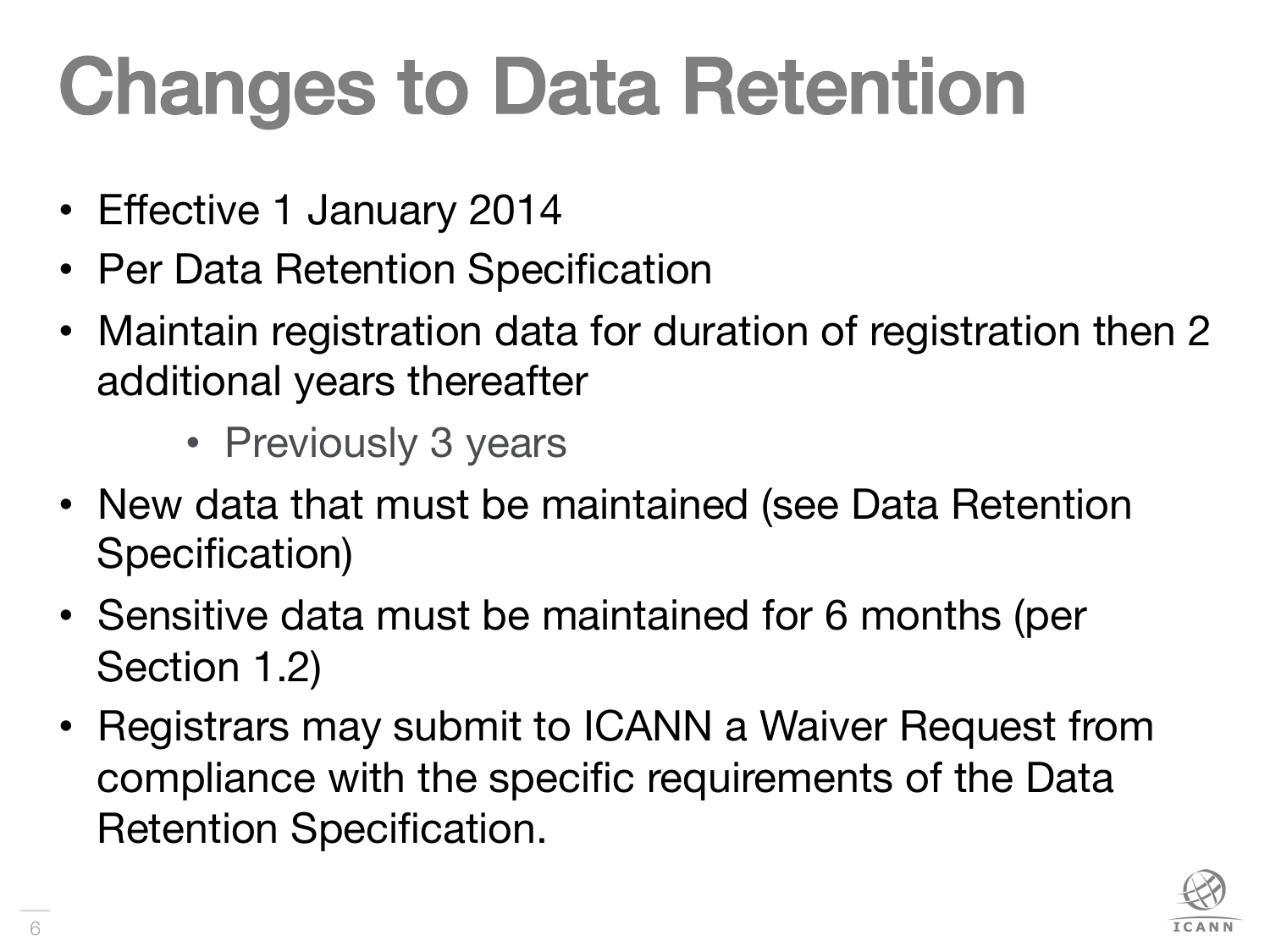## Changes to Data Retention (continued)!

- ICANN may request these records for:
	- Whois inaccuracy complaints
	- Transfer complaints
	- Domain renewal complaints
	- Other complaints that require this data

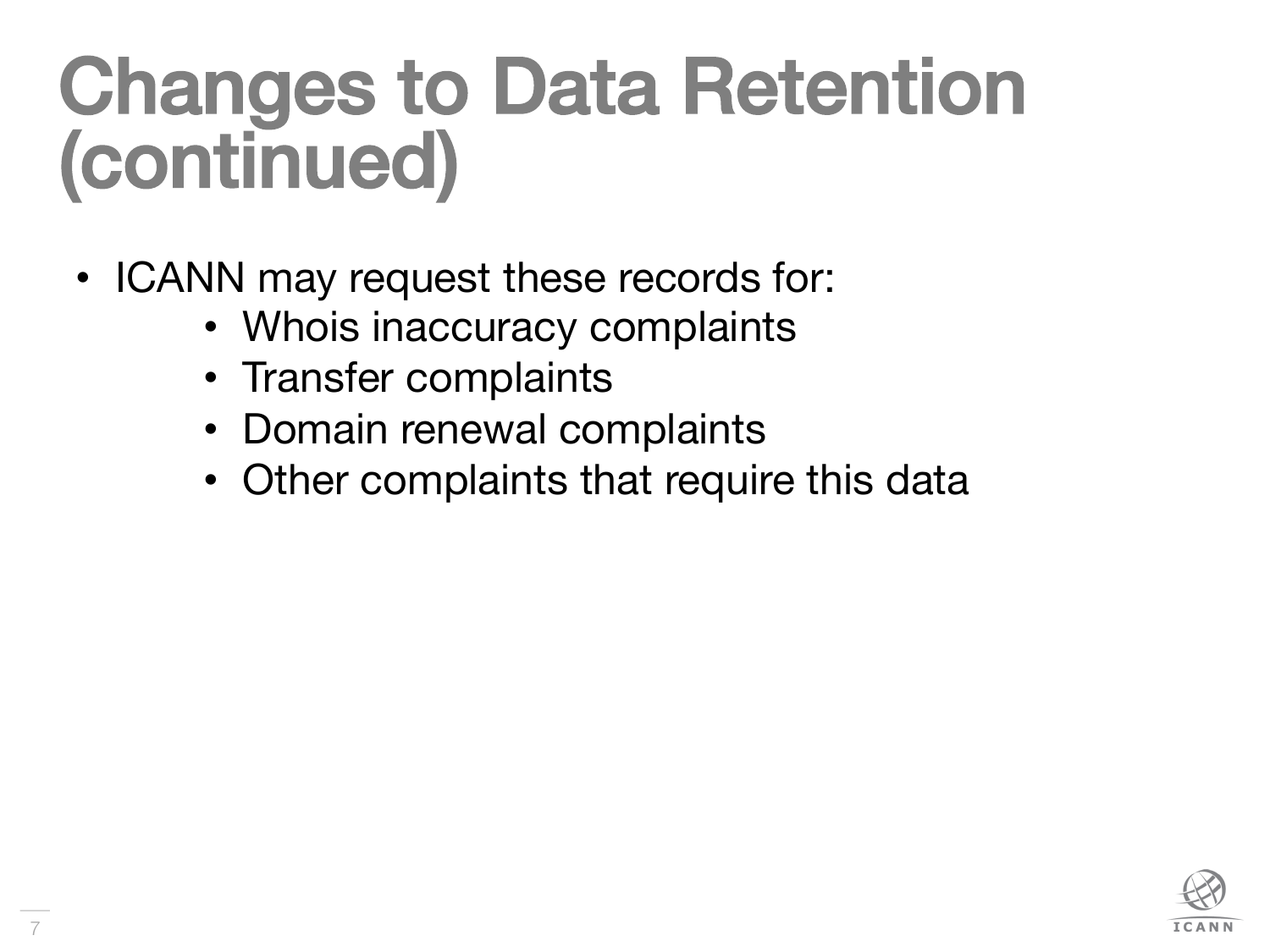## New Complaints!

| Domain Not in DNS for<br>Non-response to Whois<br>inquiry       | <b>Whois Format</b>                                            |
|-----------------------------------------------------------------|----------------------------------------------------------------|
| <b>Abuse Contact Data</b>                                       | <b>Whois SLA</b>                                               |
| <b>Customer Service Handling   CEO Certification</b><br>Process |                                                                |
| IDNs, and IPv6                                                  | Failure to Support DNSSEC, Registrar Information Specification |
| <b>Privacy/Proxy Registration</b><br>Program                    | <b>Reseller Agreement</b>                                      |
|                                                                 | Notify ICANN of Bankruptcy, Conviction<br>or Security Breach   |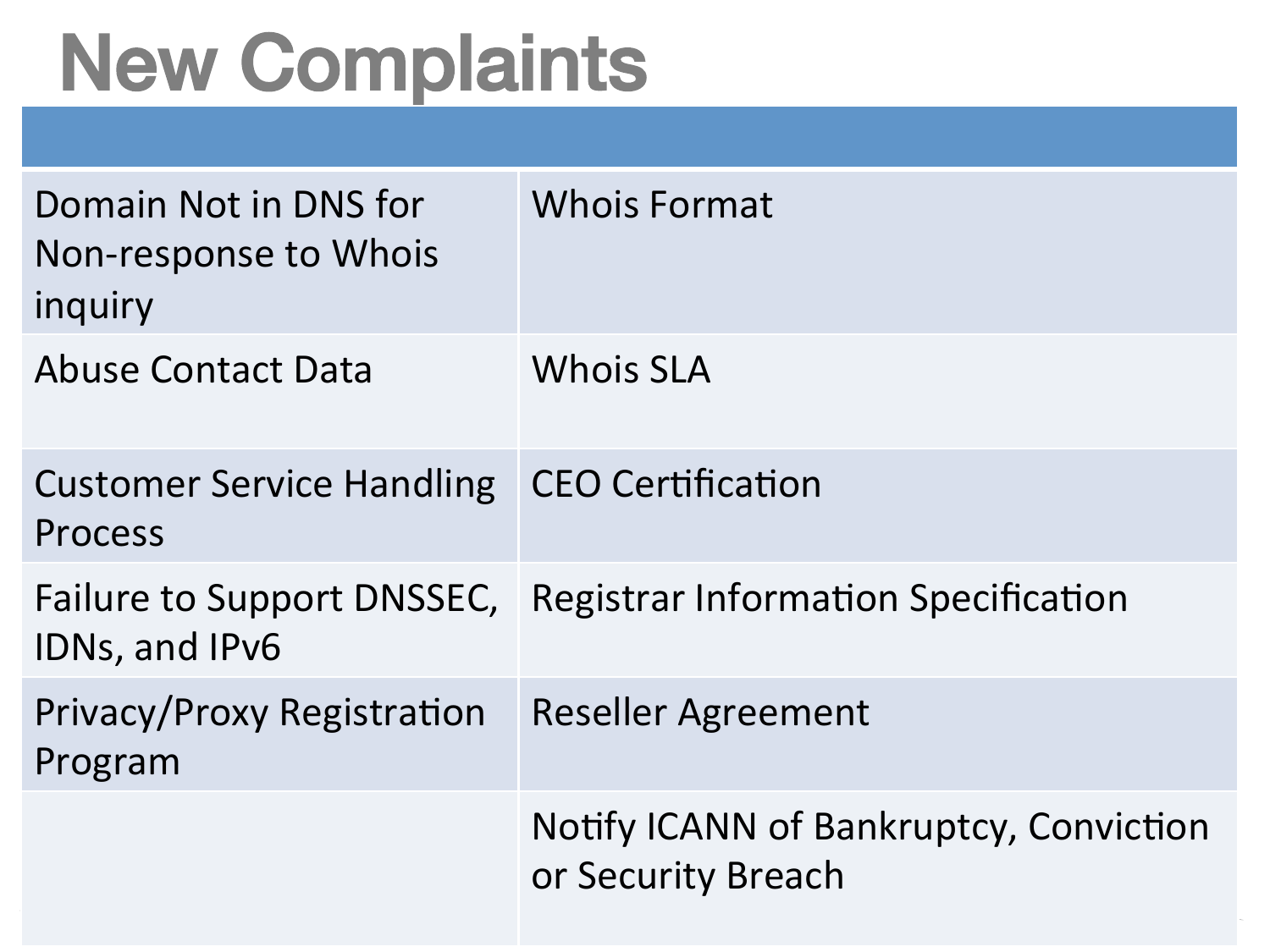## New: Domain Not in DNS for Non-Response to Whois Inquiry!

- Effective 1 January 2014
- Per Whois Accuracy Program Specification
- ICANN may validate that domain was deleted/suspended for:
	- Non-response within 15 days for Whois inquiry
	- Willful provision of inaccurate or unreliable contact information
	- Willful failure to update information within 7 days of change
- If registrar demonstrates compliance, ICANN will notify complainant to contact registrar directly regarding reactivation.

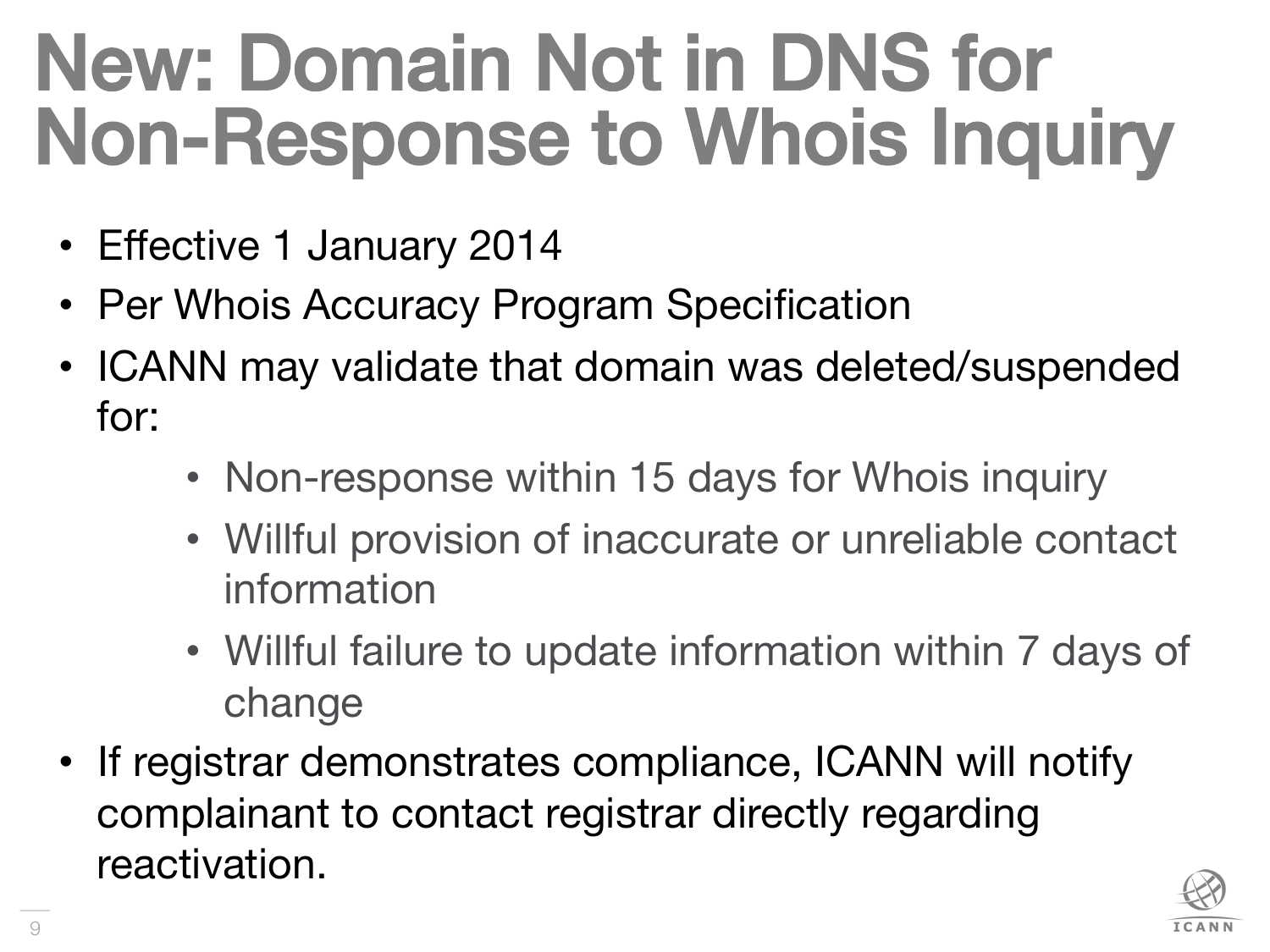## New: Abuse Contact Data!

- Effective 1 January 2014
- Per Section 3.18
- ICANN may validate:
	- Abuse contact email is on the website
	- That registrar publishes on the website a description of the procedures for the receipt, handling, and tracking of abuse reports
	- Registrar took reasonable and prompt steps to investigate and respond to reports
	- 24/7 abuse point of contact's dedicated email & phone
	- Review within 24 hours of well-founded reports of illegal activity
	- Maintain abuse reports and responses for 2 years (or as permitted by applicable law)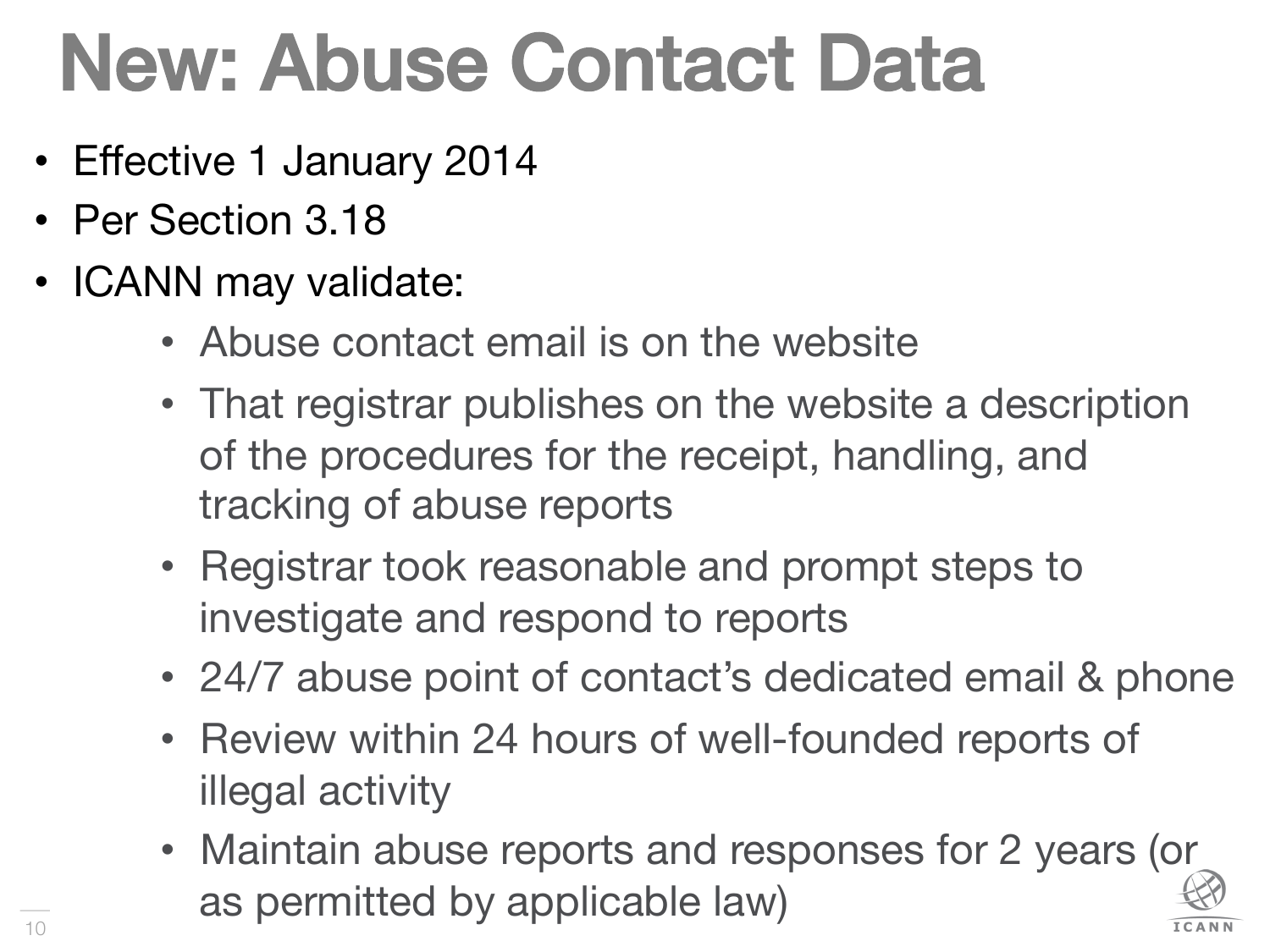#### New: Customer Service Handling Process

- Effective 1 January 2014
- Per Section 3.7.11
- ICANN may request:
	- Copy of customer service handling process
	- Link to customer service handling process on website
	- Written communications with Registered Name Holder regarding notification of customer service handling process

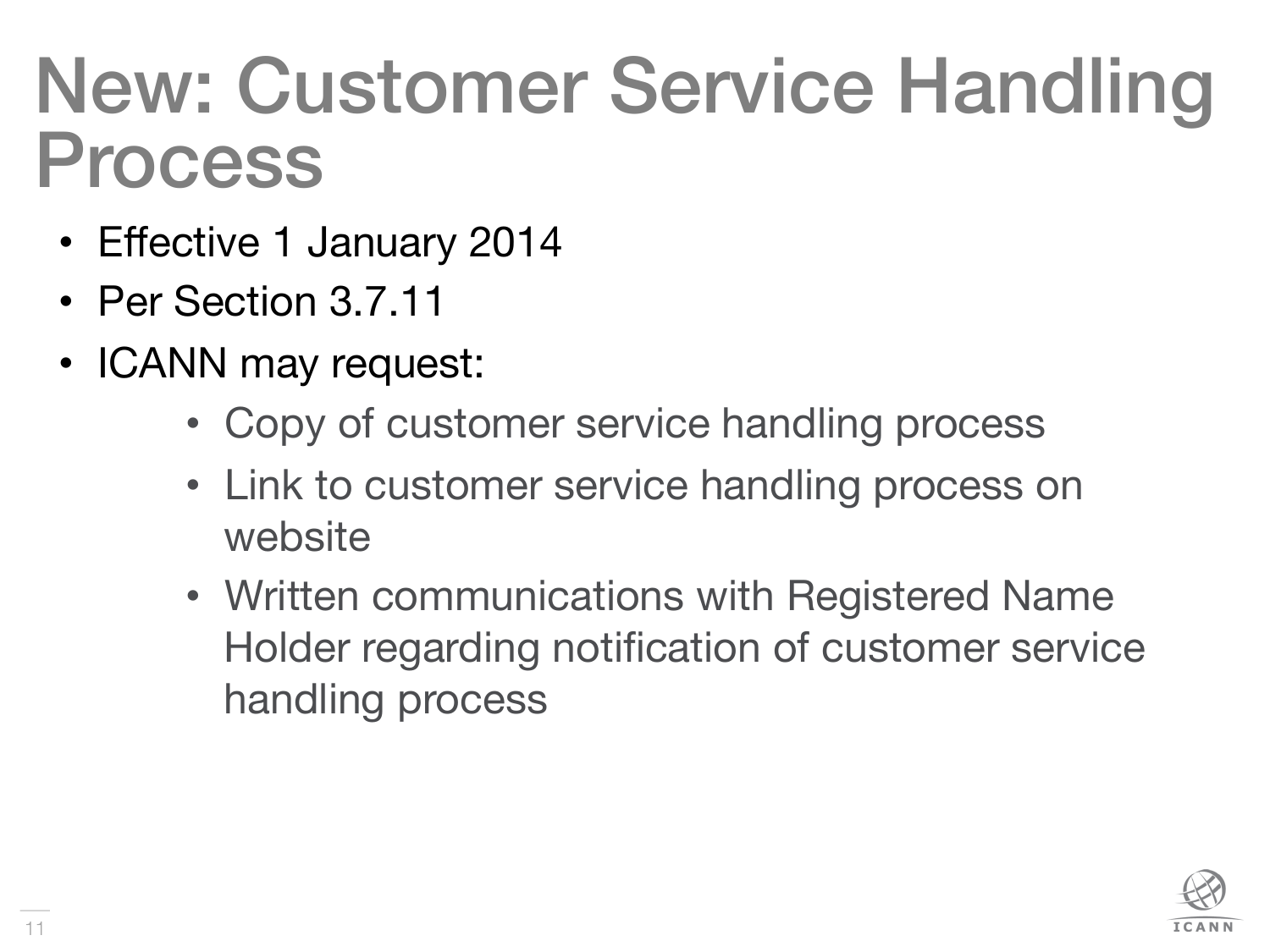### New: Support DNSSEC, IDNs, and IPv6! !

- Effective 1 January 2014
- Per Section 3.19 and Additional Registrar Operation **Specification**
- ICANN may request:
	- Communications with customers and/or registries
	- Records and Policies
- DNSSEC specific request:
	- All such requests shall be transmitted to registries using the EPP extensions specified in RFC 5910 or its successors.
- IDN specific request:
	- Compliance with Additional Registrar Operation **Specification**

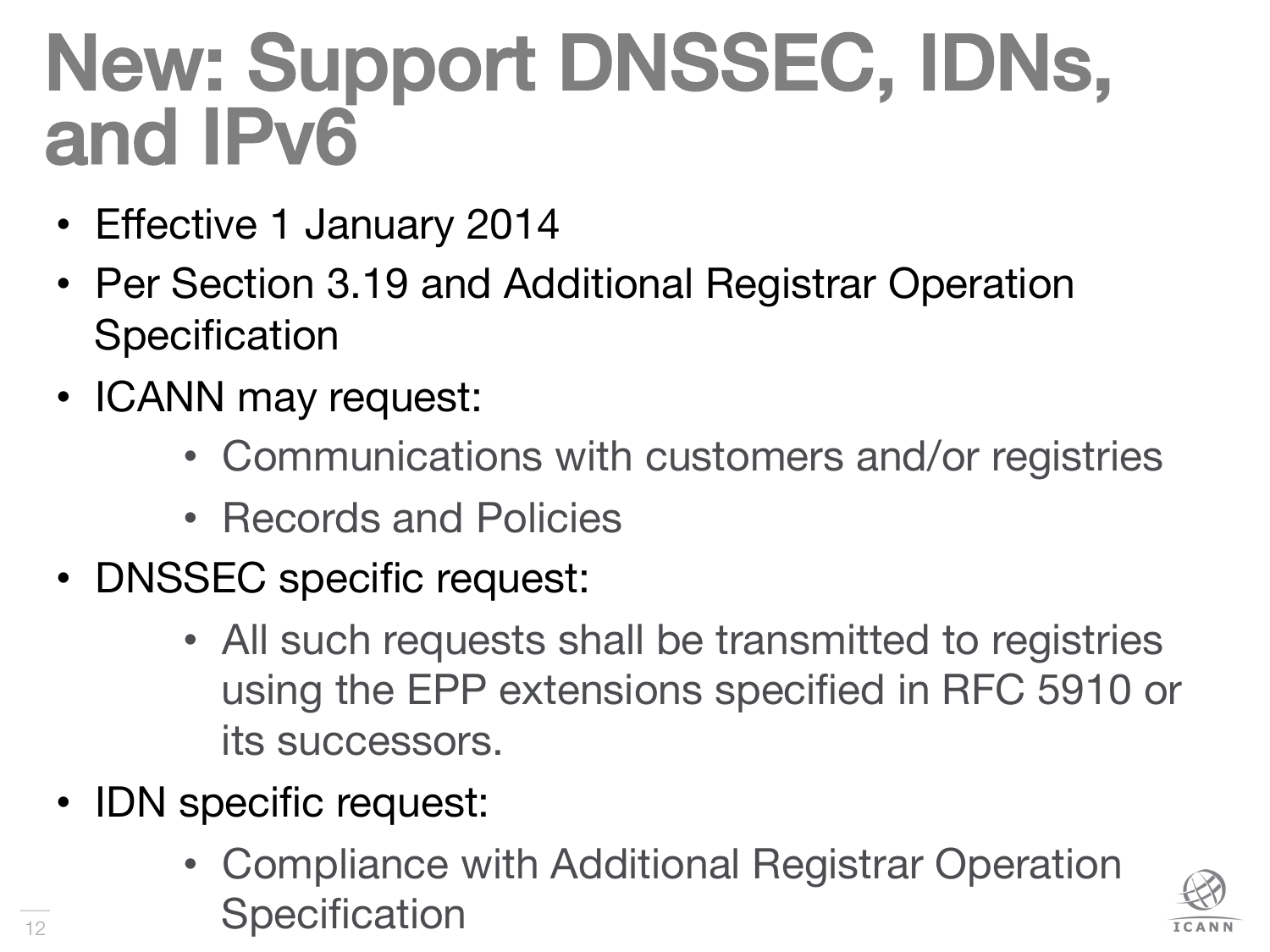## New: Privacy/Proxy Registration **Program**

- Effective 1 January 2014
- Per Section 3.4.1.5 and Specification on Privacy and Proxy Registrations
- ICANN may request:
	- Website URLs
	- Screenshots
	- Documents and records pertaining to this **Specification**

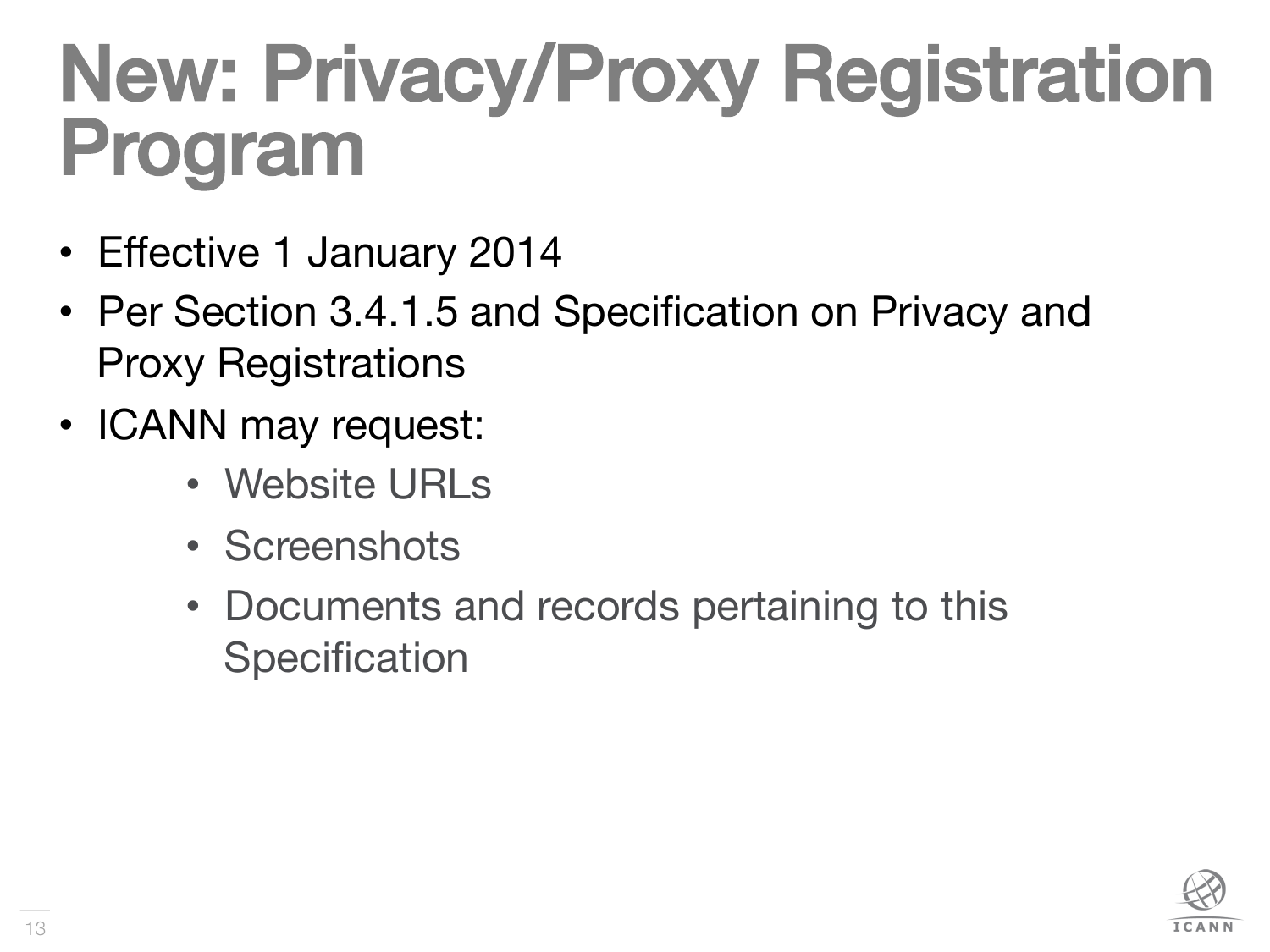## New: Whois Format

- Effective Upon contract execution
- Per Registration Data Directory Service (Whois) **Specification**
- ICANN may:
	- Review Whois format as part of other complaints
	- Check for required format and new fields

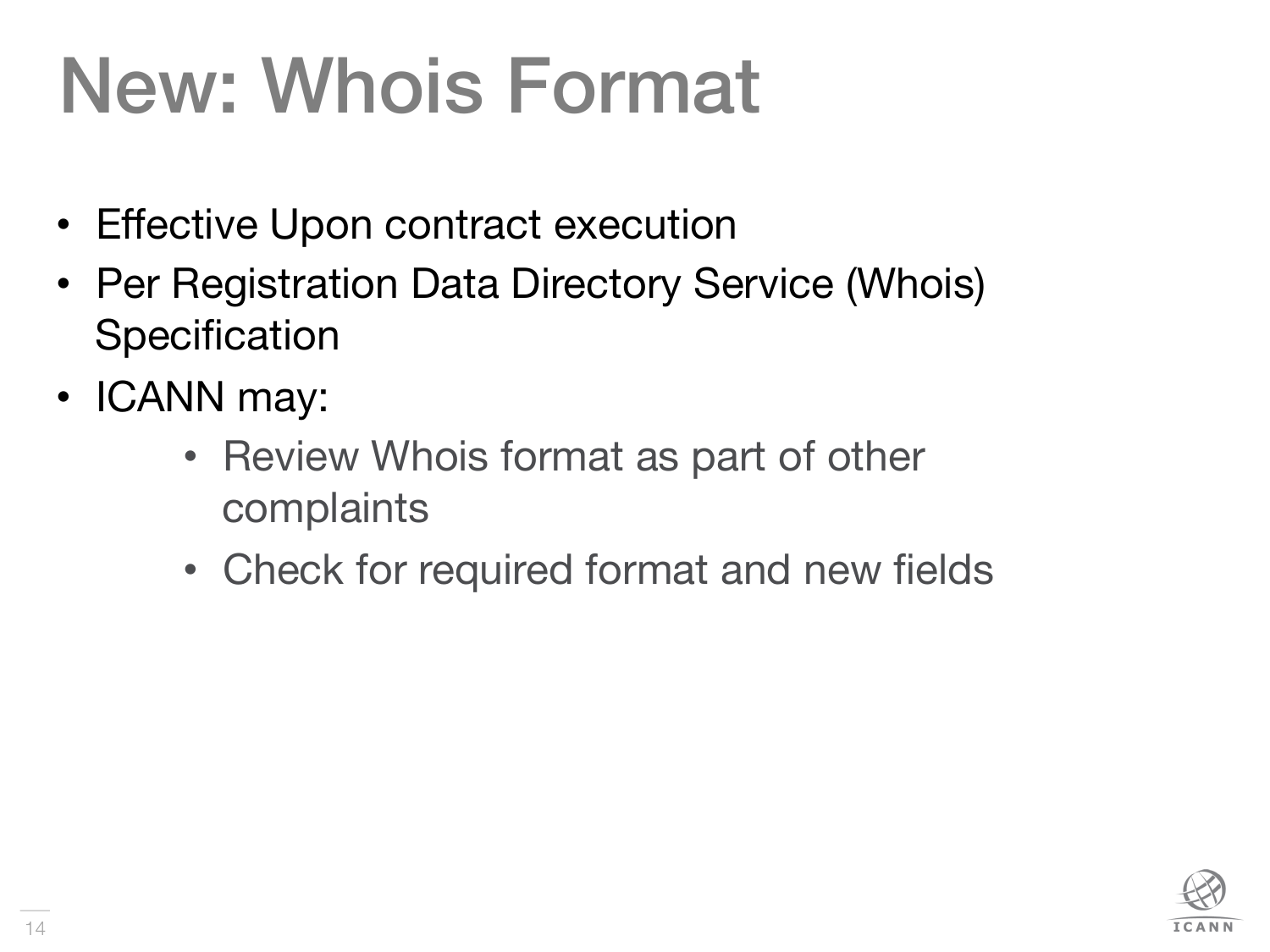## New: Whois SLA

- Effective 1 January 2014
- Per Section 2.2 of Registration Data Directory Service (Whois) Specification
	- Note: Rest of this Specification is effective at contract execution
- ICANN may request:
	- Records and data
	- Root Cause Analysis
	- Short-term corrective action
	- Long-term preventative action

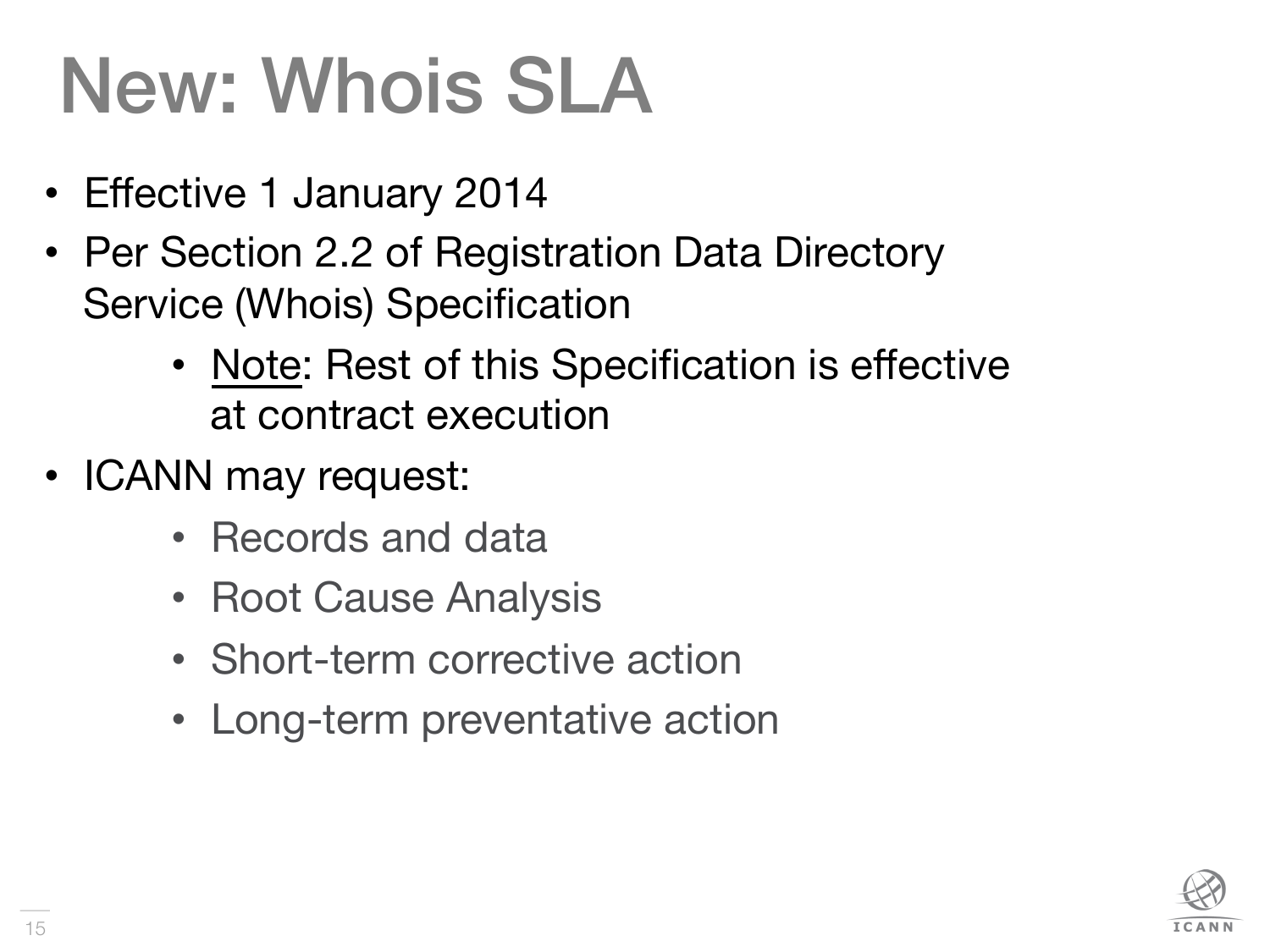## New: CEO Certification

- Effective Upon contract execution
- Per Section 3.15
- ICANN may validate:
	- Certification submitted timely
	- Certification meets RAA requirements

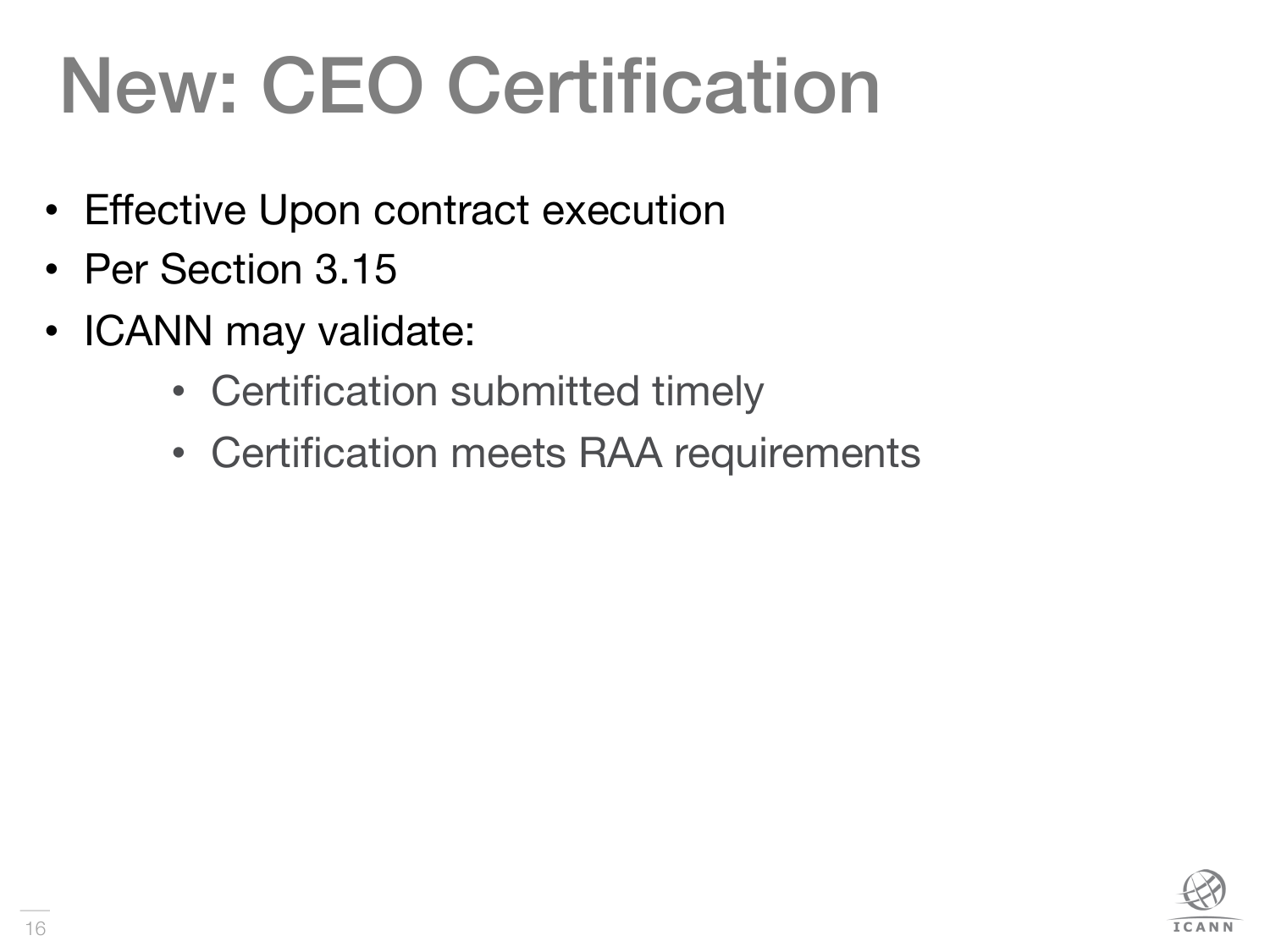#### New: Registrar Information **Specification**

- Effective Upon contract execution
- Per Section 3.17 and Registrar Information Specification
- ICANN may review:
	- When processing complaints that requires information from Registrar Information Specification
	- For compliance with the Registrar Information **Specification**
- ICANN may request:
	- Website URLs
	- Screenshots
	- Documents and records to validate
	- Registrar to update required information

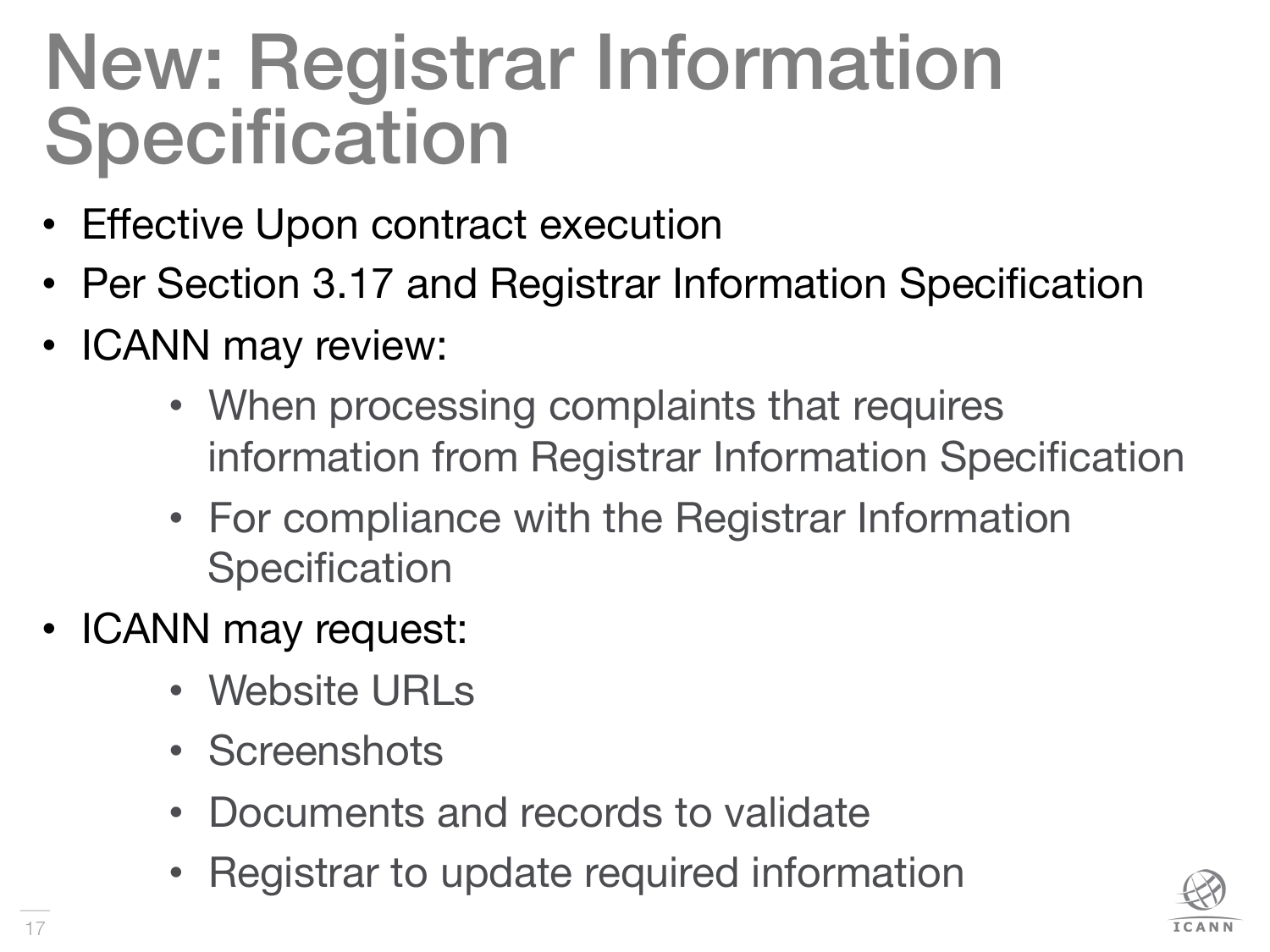## New: Reseller Agreement

- Effective upon contract execution
- Per Section 3.12
- ICANN may request reseller agreement to validate:
	- When complaint involves alleged failure of reseller to provide services on behalf of registrar
	- Verifying reseller status
	- Registrar Information Specification related complaint
	- Registrar must provide properly executed reseller agreement

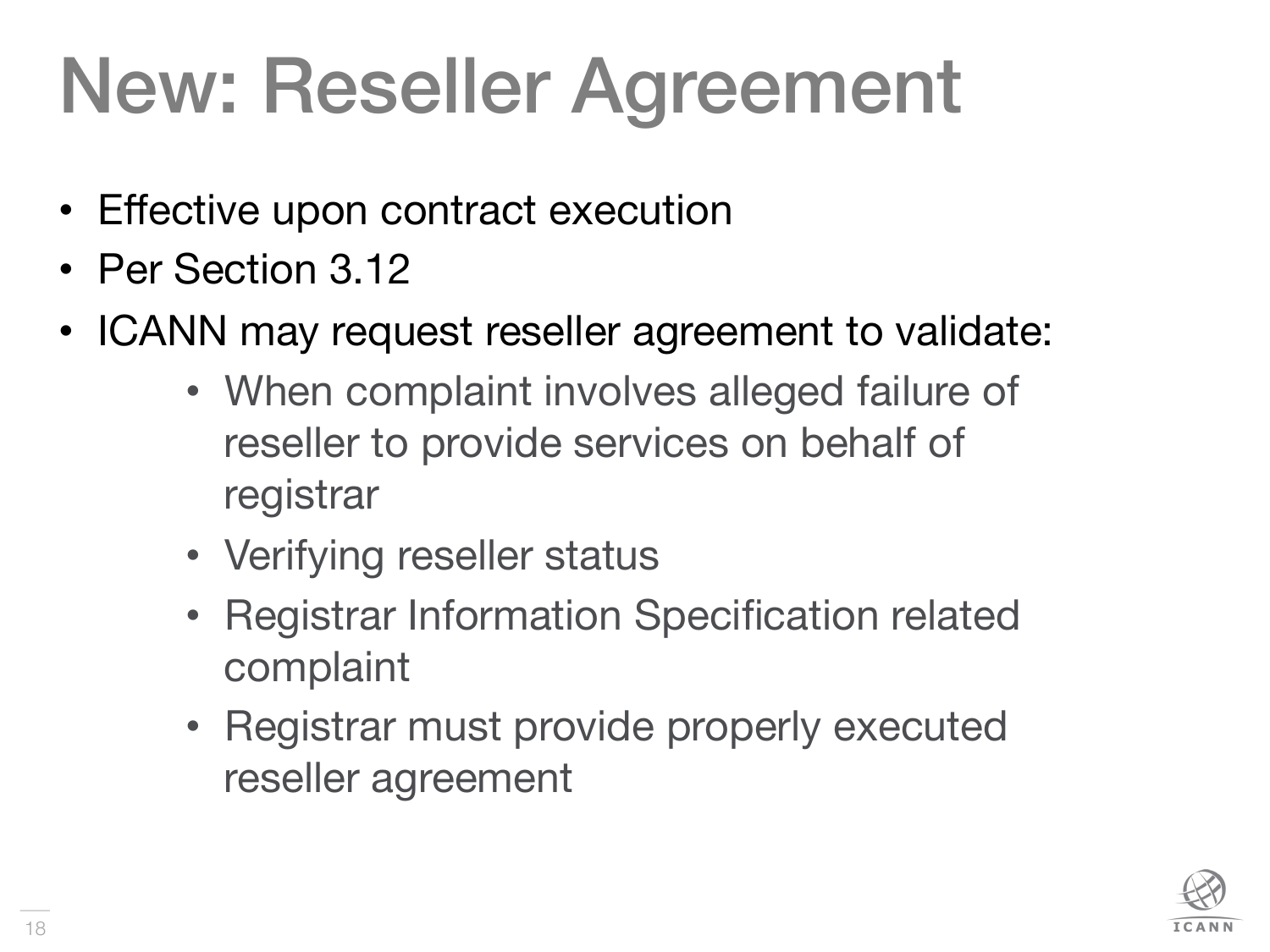#### New: Notify ICANN of Bankruptcy, Conviction or Security Breach

- Effective upon contract execution
- Per Section 3.20
- ICANN may request:
	- Proof of bankruptcy proceeding
	- Proof of conviction
	- Detailed description of breach, how it occurred, the number of registrants affected, and any action registrar took in response (breach itself is not grounds for compliance action)

**Note**: Disclosure and collaboration with ICANN is a factor when considering escalated compliance action.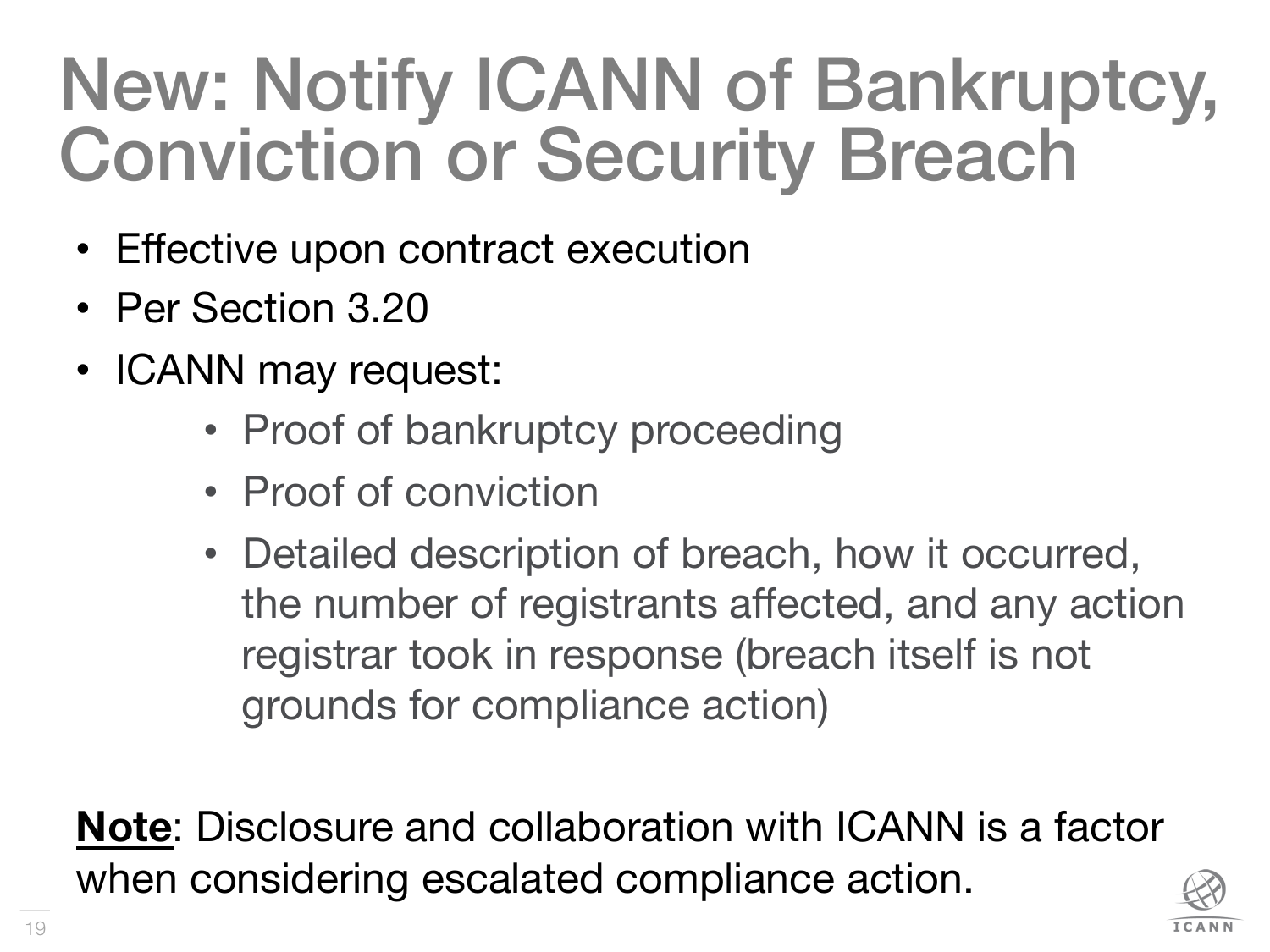## Enhanced Enforcement Tools

- Broadened suspension and termination rights:
	- Cybersquatting
	- Misleading information in renewal applications
	- Material breach 3 times within 12 months

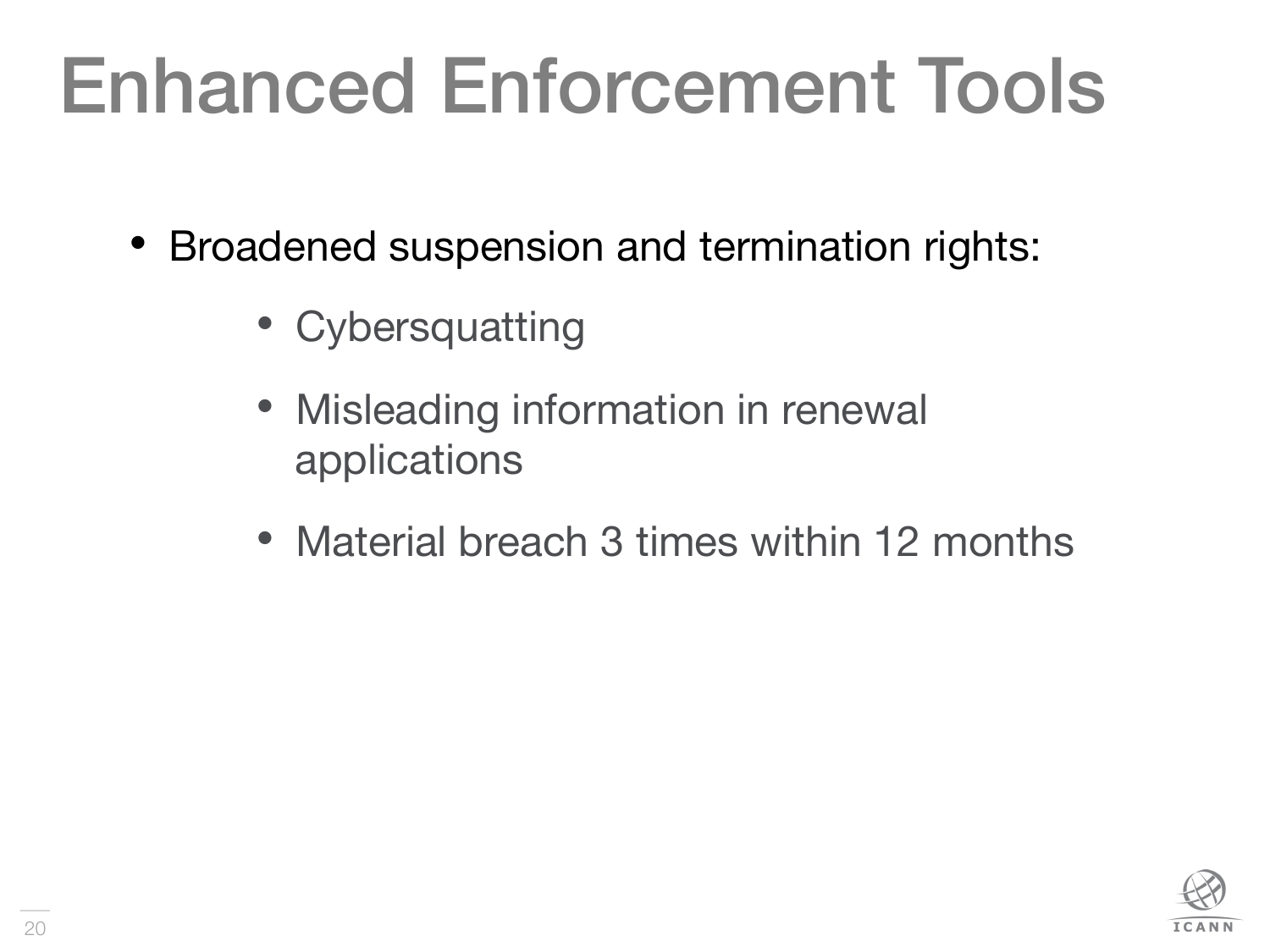## **Thank you**

### Questions?

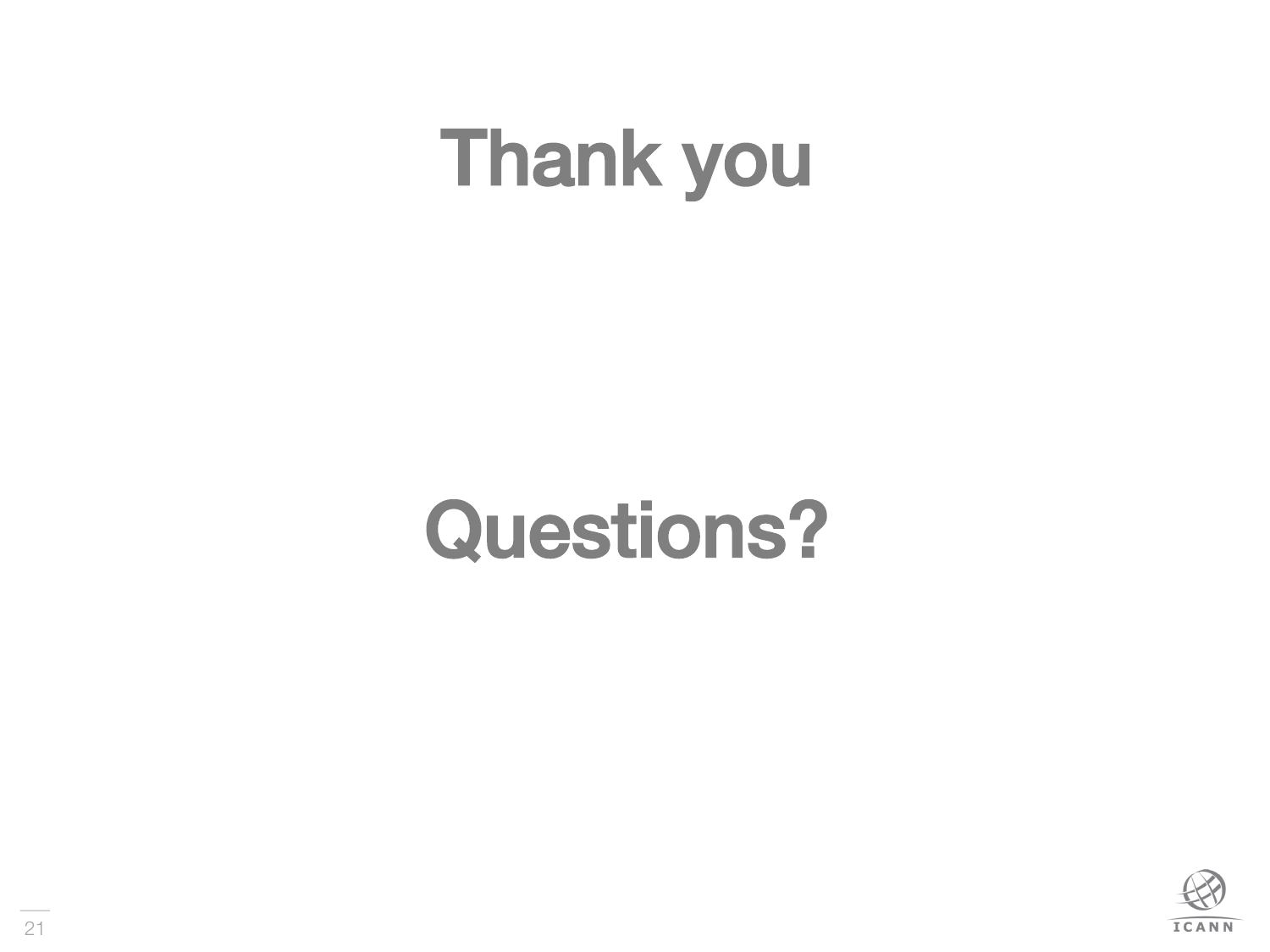#### **2013 RAA Effective Dates**

#### **Effective Upon Effective Date of Agreement**

- $\triangleright$  Registration Data Directory Service Specification (Whois formatting)
- CEO Certification Due 20 January 2014 (Section 3.15)
- Registrar Information Specification Registrars must provide specific information to ICANN, such as:
	- 1. Full name, contact information and position of all owners, directors, officers and senior management of registrar
	- 2. Whether owners, directors, officers or senior managers have been convicted of a misdemeanor or felony related to financial activities in the past ten years
	- 3. Name of ultimate parent entity and list of affiliated registrars
	- 4. Names of all of the resellers the registrar utilizes or benefits from
- $\triangleright$  Must provide notice to ICANN in 7 days of bankruptcy, convictions and security breaches (Section 3.20)
- $\triangleright$  Additional reasons for suspension and termination (Sections 5.5 and 5.7)
- Registrars must enter into agreements with resellers (Section 3.12)